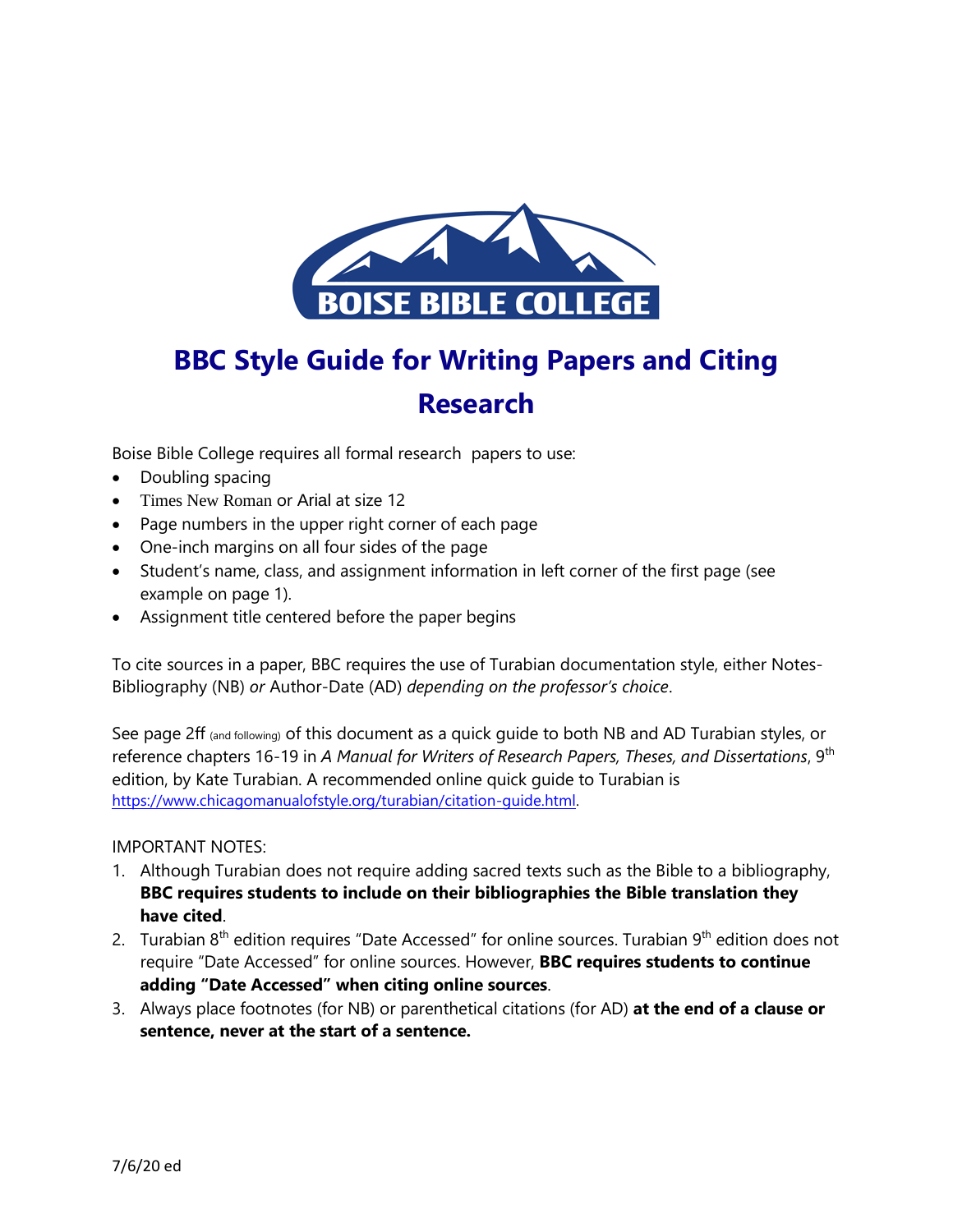# **SAMPLE BBC STYLE FORMATTING**

1

Mary Jones [*Your Name*]

LITR 2120 American Literature [*Class*]

Prof. Rebecca Hasegawa [*Professor*]

May 6, 2019 [*Assignment Due Date*]

124 words [*Word Count, if applicable*]

The Use of Imagination in American Literature [*Assignment Title*]

[*Begin writing paper here*] Literature is a major part of every nation, and as a younger nation, the United States of America's growth and movements can be clearly traced through its writing. From the Constitution to short stories, newspapers to novels, the voice of the people their philosophies, religious beliefs, their politics—can be seen and how it morphs through the years. One aspect of the nation's history that can be seen through its literature is the American imagination. The use and development of imagination can be traced throughout its literature, starting with the Native Americans and colonists, developing in the Romantic Era with the transcendentalists and sensationalists, and then coming to modern poets. These authors throughout America's history shaped modern American imagination to what it is today.

Imagination is seen in the original Native American tribes before Europeans came on the scene in North America. The creation story from the Onondaga tribe, which describes how a "tiny Muskrat… dove down" and brought up the earth for the first human, a "Woman from the Sky." The water animals placed the earth on the back of "the Great Turtle" by his request, and this was how the earth came to be. While this is part of their religious beliefs about the world and showed their animism, it also shows their creativity in viewing the earth around them and thinking of ways how certain aspects of nature came to be. This imagination about nature was stifled when the European settlers came.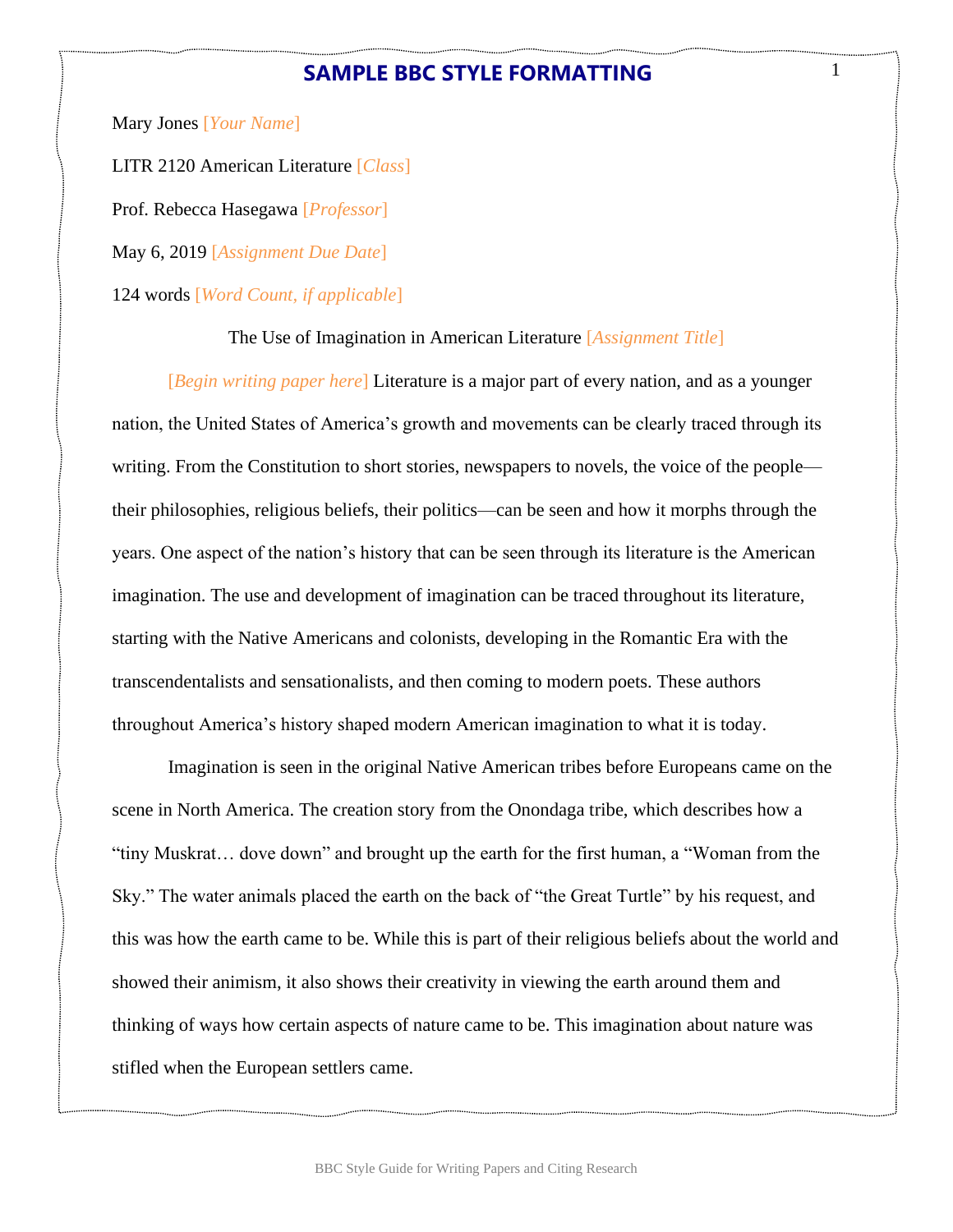# **NOTES-BIBLIOGRAPHY STYLE: BASIC STRUCTURES**

#### Page Numbers •64-65 •243 Facts of Publication •[City] Boston •[Publisher] Little and Brown •[Copyright Year] 2000 Volume •[If applicable] •Vol. 4 Edition •[If applicable] •[Note: place "ed." after the number] Title •*The Tipping Point* •[Note: use italics for book titles] Author's (or Editor) Name •Malcom Gladwell •Muriel St. Clare Byrne, ed. [editor] **Whole Book: (Includes the Bible) Footnote Structure (in this order)**

# **Footnote Examples:**

<sup>1</sup> Malcom Gladwell, *The Tipping Point: How Littler Things Can Make a Big Difference* (Boston: Little and Brown, 2000), 64-65.

<sup>2</sup> Muriel St. Clare Byrne, ed., *The Lisle Letters*, vol. 4 (Chicago: University of Chicago Press, 1981), 243.

# **Whole Book:**



# **Bibliography Examples:**

Gladwell, Malcom. *The Tipping Point: How Littler Things Can Make a Big Difference*. Boston: Little, Brown, 2000.

St. Clare Byrne, Muriel, ed. *The Lisle Letters.* Vol. 4. Chicago: University of Chicago Press, 1981.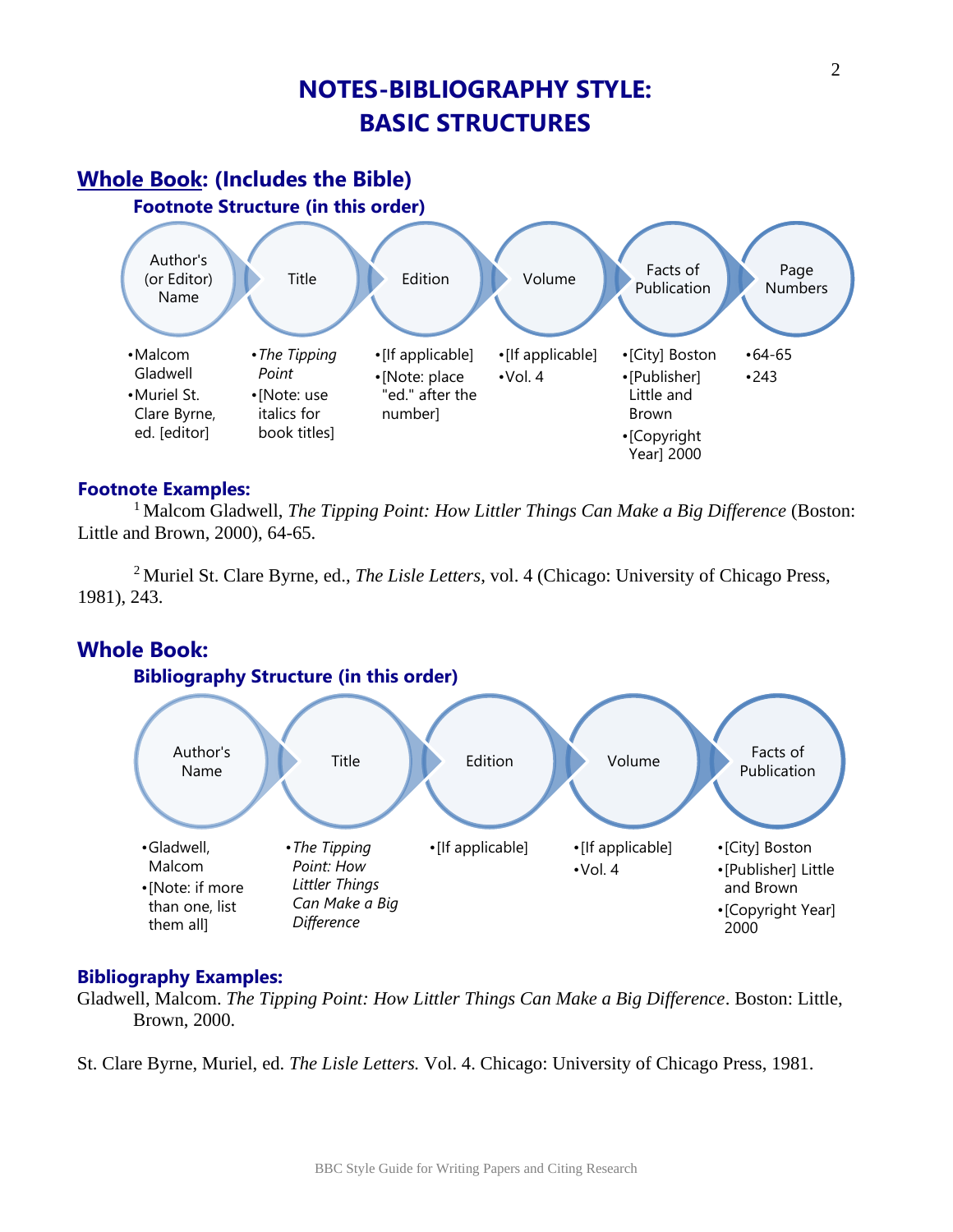

## **Footnote Examples:**

<sup>1</sup> Barbara E. Mundy, "Mesoamerican Cartography," in *The History of Cartography*, eds. J. Brian Harley and David Woodward, vol. 2 (Chicago: University of Chicago Press, 1998), 233.

<sup>2</sup> Henri Nouwen, "A Place to Stand," in *In the World: Reading and Writing as a Christian*, eds. John H. Timmerman and Donald R. Hettinga, 2<sup>nd</sup> ed. (Grand Rapids: Baker Academic, 2004), 129-130.

# **Chapter from Book (with different author and editor):**



# **Bibliography Examples:**

Mundy, Barbara E. "Mesoamerican Cartography." In *The History of Cartography.* Edited by J. Brian Harley and David Woodward. Vol. 2. Chicago: University of Chicago Press, 1998.

Nouwen, Henri. "A Place to Stand." In *In the World: Reading and Writing as a Christian.* Edited by John H. Timmerman and Donald R. Hettinga. 2<sup>nd</sup> ed. Grand Rapids: Baker Academic, 2004.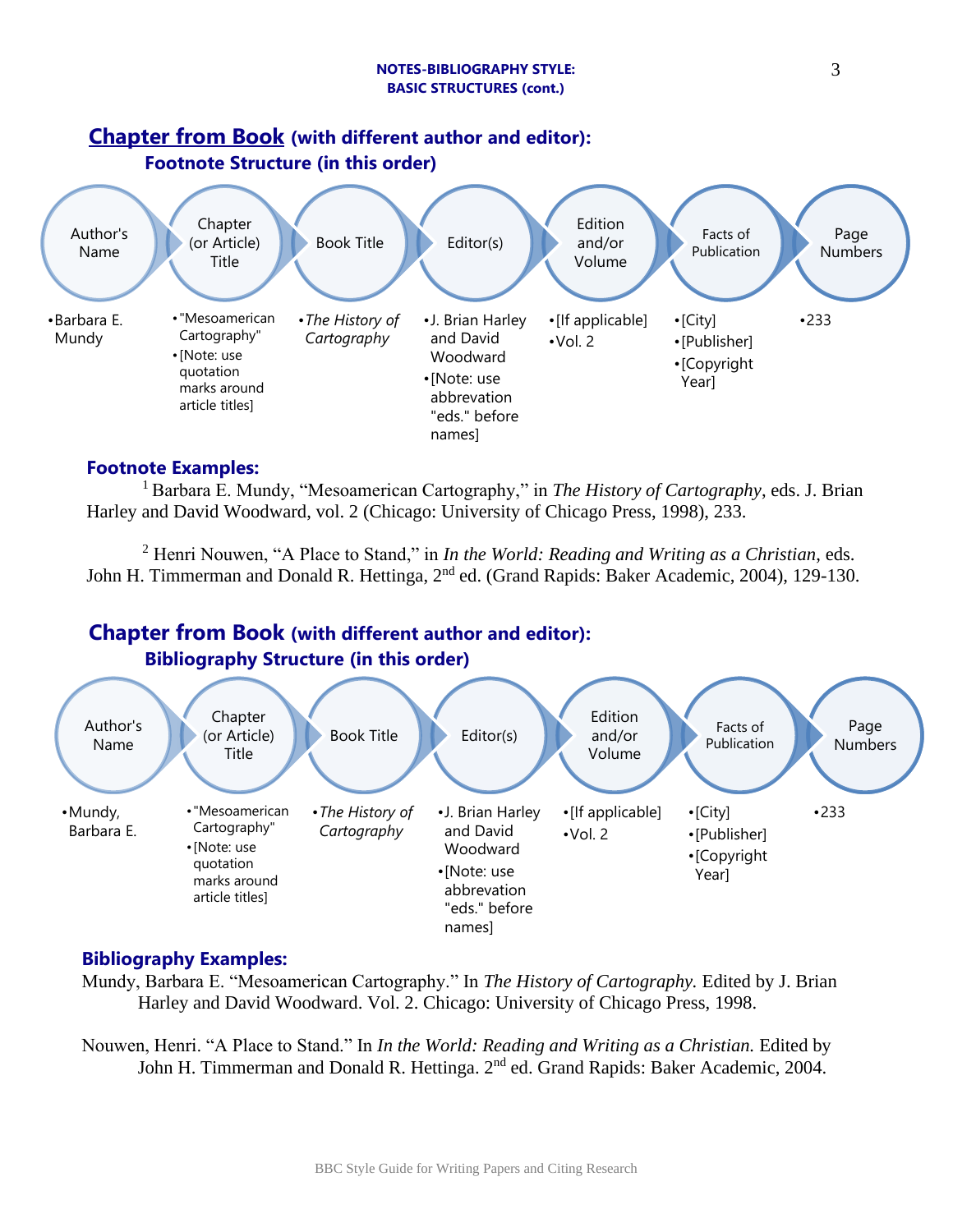#### **NOTES-BIBLIOGRAPHY STYLE: BASIC STRUCTURES (cont.)**



### **Footnote Example:**

<sup>1</sup> Lisa J. Kiser, "Silencing the Lambs: Economics, Ethics, and Animal Life in Medieval Franciscan Hagiography," *Modern Philology* 108, no. 3 (February 2011): 340, http://dx.doi.org/10.1086/658052.

# **Academic Journal (online): (to cite a print journal article just remove the DOI or Permalink) Bibliography Structure (in this order)**



# **Bibliography Example:**

Kiser, Lisa J. "Silencing the Lambs: Economics, Ethics, and Animal Life in Medieval Franciscan Hagiography." *Modern Philology* 108, no. 3 (February 2011): 323-42. http://dx.doi.org/10.1086/658052.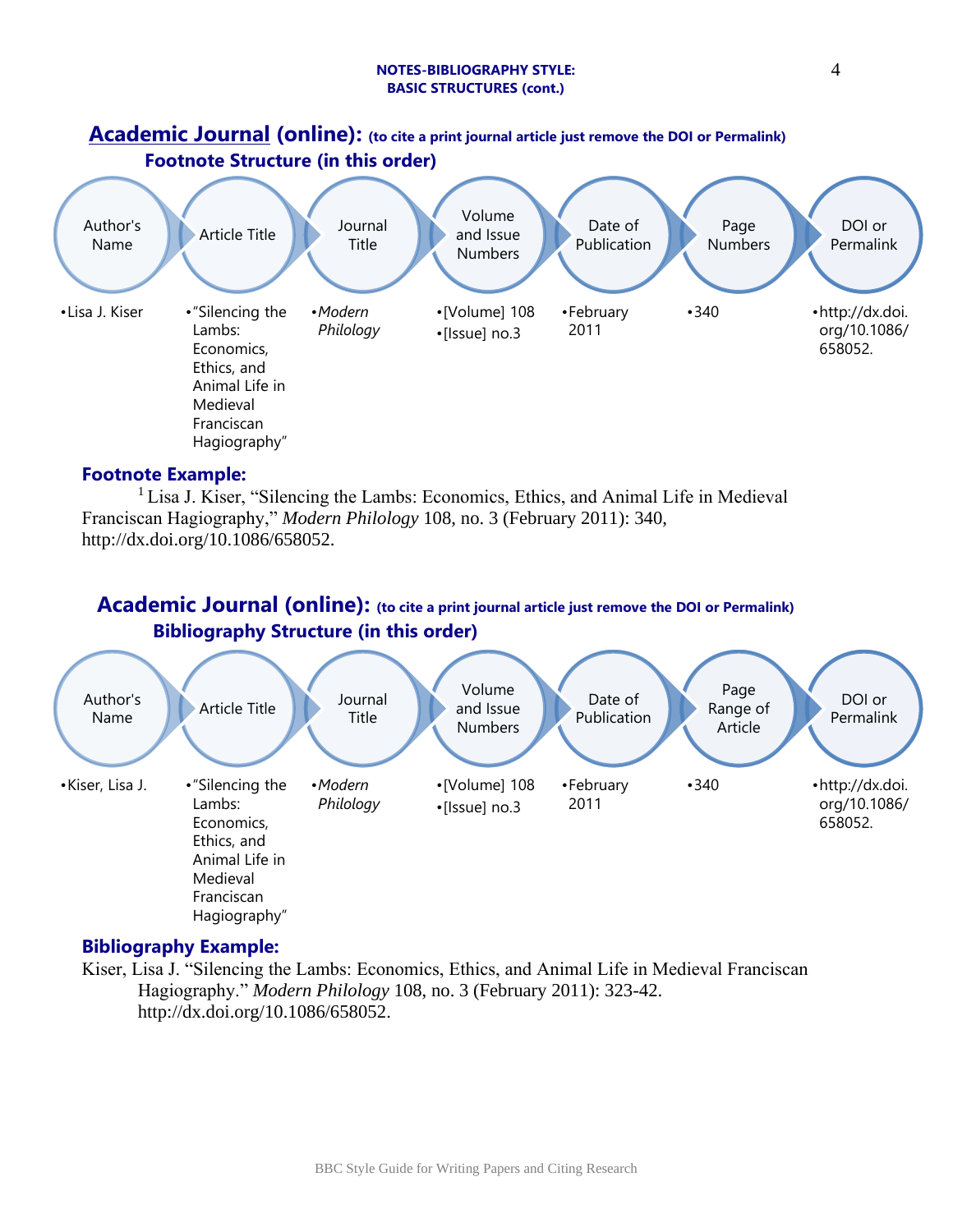#### **NOTES-BIBLIOGRAPHY STYLE: BASIC STRUCTURES (cont.)**

# **Theological/Exegetical Dictionary:**

**Footnote Structure (in this order)**



# **Footnote Example:**

<sup>1</sup> Gerhard Kittel, *Theological Dictionary of the New Testament*, vol. 6 (Grand Rapids: Wm B. Eerdmans, 1968), s.v. "πειθώ."

# **Theological/Exegetical Dictionary:**



# **Bibliography Example:**

Kittel, Gerhard. *Theological Dictionary of the New Testament.* Vol. 6. Grand Rapids: Wm B. Eerdmans, 1968.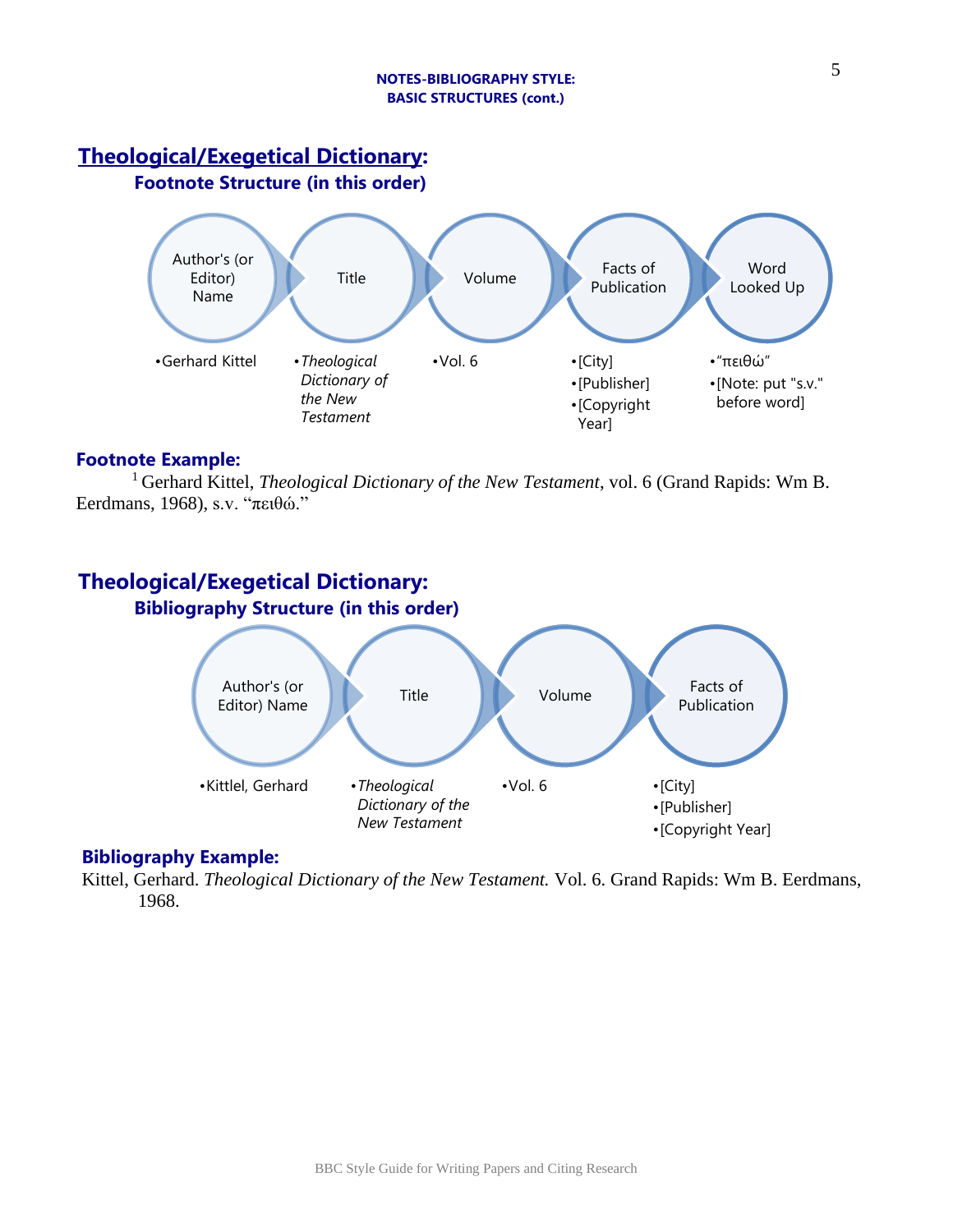#### **NOTES-BIBLIOGRAPHY STYLE: BASIC STRUCTURES (cont.)**



## **Footnote Example:**

<sup>1</sup> Richard Kraut, "Plato," The Stanford Encyclopedia of Philosophy, August 1, 2017, accessed December 9, 2019, https://plato.stanford.edu/archives/fall2017/entries/plato/.

# **Websites or Web Pages: Bibliography Structure (in this order)**



## **Bibliography Example:**

Kraut, Richard. "Plato." The Stanford Encyclopedia of Philosophy. August 1, 2017. Accessed December 9, 2019. https://plato.stanford.edu/archives/fall2017/entries/plato/.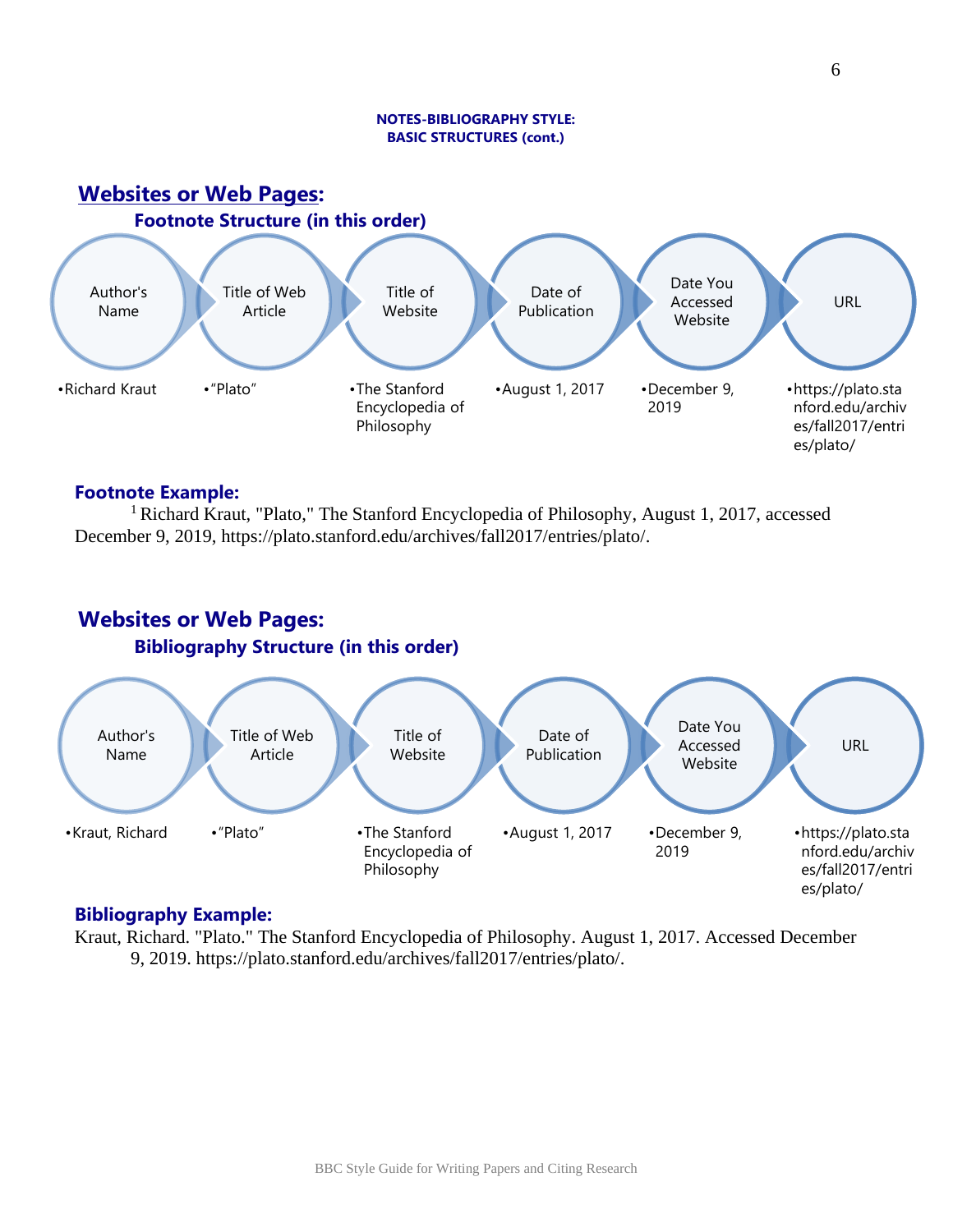## **NOTES-BIBLIOGRAPHY STYLE: Sample Look at Footnotes in a Research Paper**

finding relevant words in their corresponding verses in a concordance. It is not that scripture is insufficient, but a failure in the approach to scripture. Issues need to be considered in context, covenant and the master-narrative.<sup>1 $\leftarrow$ </sup> Insert at end of clause. Use "insert footnote" feature.

It is important to understand the words Paul used and what they meant to the readers. Paul used the term 'sexual immoral ty' 21 times in his letters and it is mentioned 19 times in Revelation.<sup>2</sup> In reading the letters to the Corinthian church and in Revelation, it is clear that there is no exception to either author using the term 'sexual immorality' in regards to premarital sex in the ranks of the divorced and widowed. The original recipients of these letters understood fully what Paul was implying without him needing to spell out every detail explicitly. They knew what sexual immorality meant. Sexual immorality is translated from the Greek words *Koite*, porneuō, pornos, pornē and porneia.<sup>3</sup> They all fall into the *pornē* group of words. The *pornē* group of words in the LXX usually stood for the Hebrew word *zānâ*, which is to engage in prostitution. Prostitution, while not commonplace in early Israel, it does not appear to be considered as a serious problem. In many cases it was tolerated as just a part of the world they lived in.<sup>4</sup> In the New Testament, in Paul's letters, he used the *porne* word group to refer to any illegitimate sexual intercourse. This could range from adultery, to incest, bestiality, fornication (pre-marital  $s$ ex), rape, ritualized sex in the temples, and prostitution.<sup>5</sup>

#### Indent the 1<sup>st</sup> lines

Use same font, size 10

Single space, then skip one line

<sup>1</sup> R. Albert Mohler, "Biblical Theology and The Sexuality Crisis," *The Journal for Biblical Manhood and Womanhood* 20, no. 1 (Spring 2015): 4-7. https://cbmw.org/wp-content/uploads/2015/04/JBMW\_Spring2015- CoverInteriors\_Finalized-Web1.pdf .

<sup>2</sup> Verlyn D. Verbrugge, *New International Dictionary of New Testament Theology* (Grand Rapids: Zondervan, 2000), 486

<sup>3</sup> William D. Mounce, *Interlinear for the Rest of Us* (Grand Rapids: Zondervan, 2006), 485.

<sup>4</sup> Verbrugge, *New International Dictionary*, 485.

5 Ibid., 485.

- First time a source is used, cite it entirely.
- Next time, use shorthand citation: *last name, short title, page number.*
- "Ibid." is another shorthand to indicate the source immediately before it.

BBC Style Guide for Writing Paper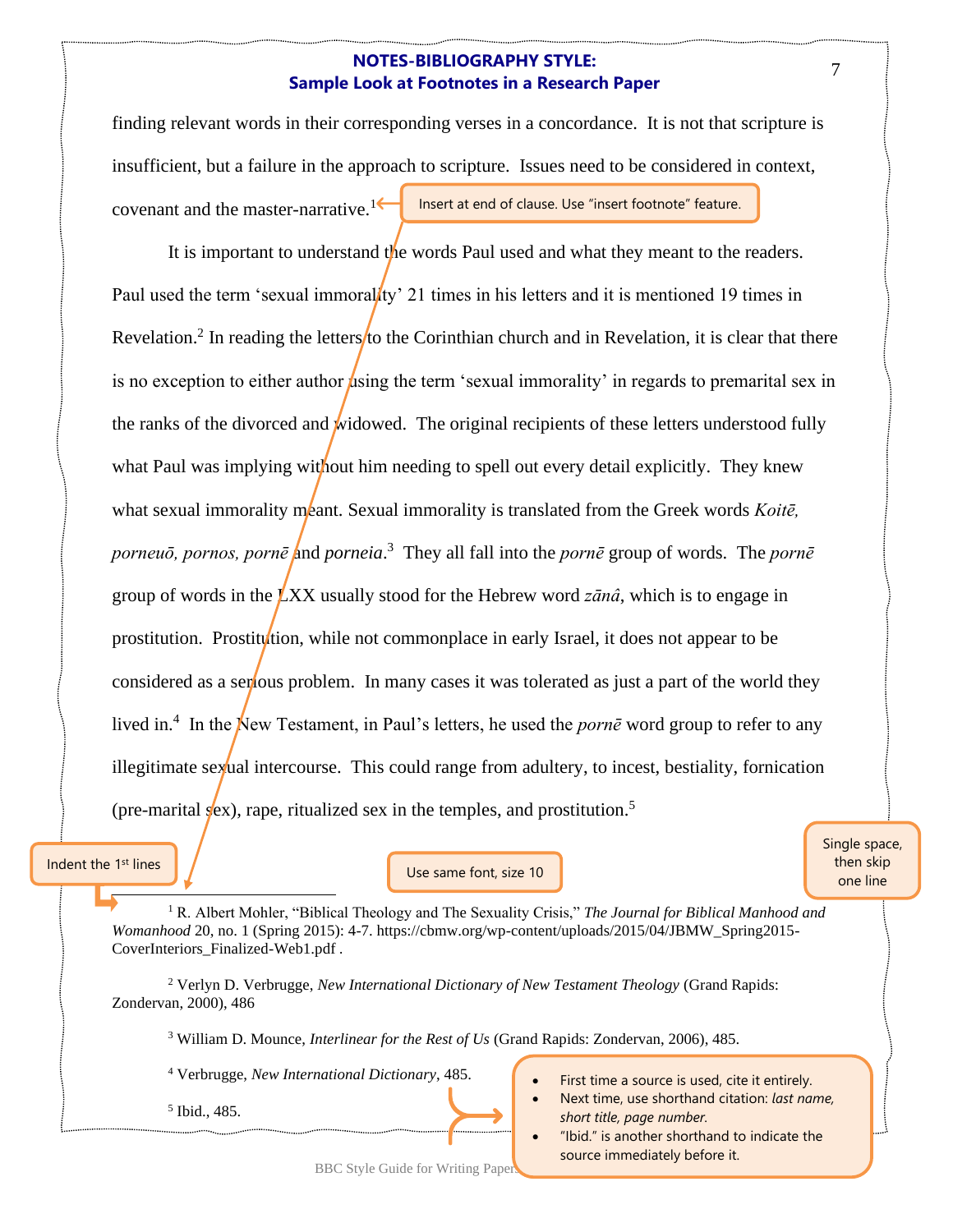### **NOTES-BIBLIOGRAPHY STYLE: Sample Look at Bibliography in a Research Paper**

Alphabetical order by last name

Bibliography

Title the bibliography page. Start on new page.

Barker, Kenneth, ed. *The NIV Study Bible.* Grand Rapids: Zondervan, 1985.

Davis, James A. "1-2 Corinthians." In *The Baker Illustrated Bible Commentary.* Edited by Gary M. Burge and Andrew E. Hill. Grand Rapids: Baker Publishing Company, 2012.

Greathouse, William M. *Beacon Bible Commentary.* Kansas City: Beacon Hill Press, 1968.

Johnson, Alan F. *The IVP New Testament Commentary Series.* Downers Grove: Intervarsity Press, 2004.

Mohler, R. Albert. "Biblical Theology and The Sexuality Crisis." *The Journal for Biblical Manhood and Womanhood* 20, no. 1 (Spring 2015): 4-7. https://cbmw.org/wpcontent/uploads/2015/04/JBMW\_Spring2015-CoverInteriors\_Finalized-Web1.pdf . Use "---" for repeated author.

---. *Holman Illustrated Bible Dictionary .* Nashville: Holman Bible Publishers, 2003.

Mounce, WIlliam D. *Interlinear for the Rest of Us.* Grand Rapids: Zondervan, 2006.

Verbrugge, Verlyn. *New International Dictionary of New Testament Theology.* Grand Rapids: Zondervan, 2000.

Use "hanging" indentations

> Remember to use bibliography citation formatting, not footnote formatting.

> > Every source footnoted should appear on the bibliography.

Single space, then skip one line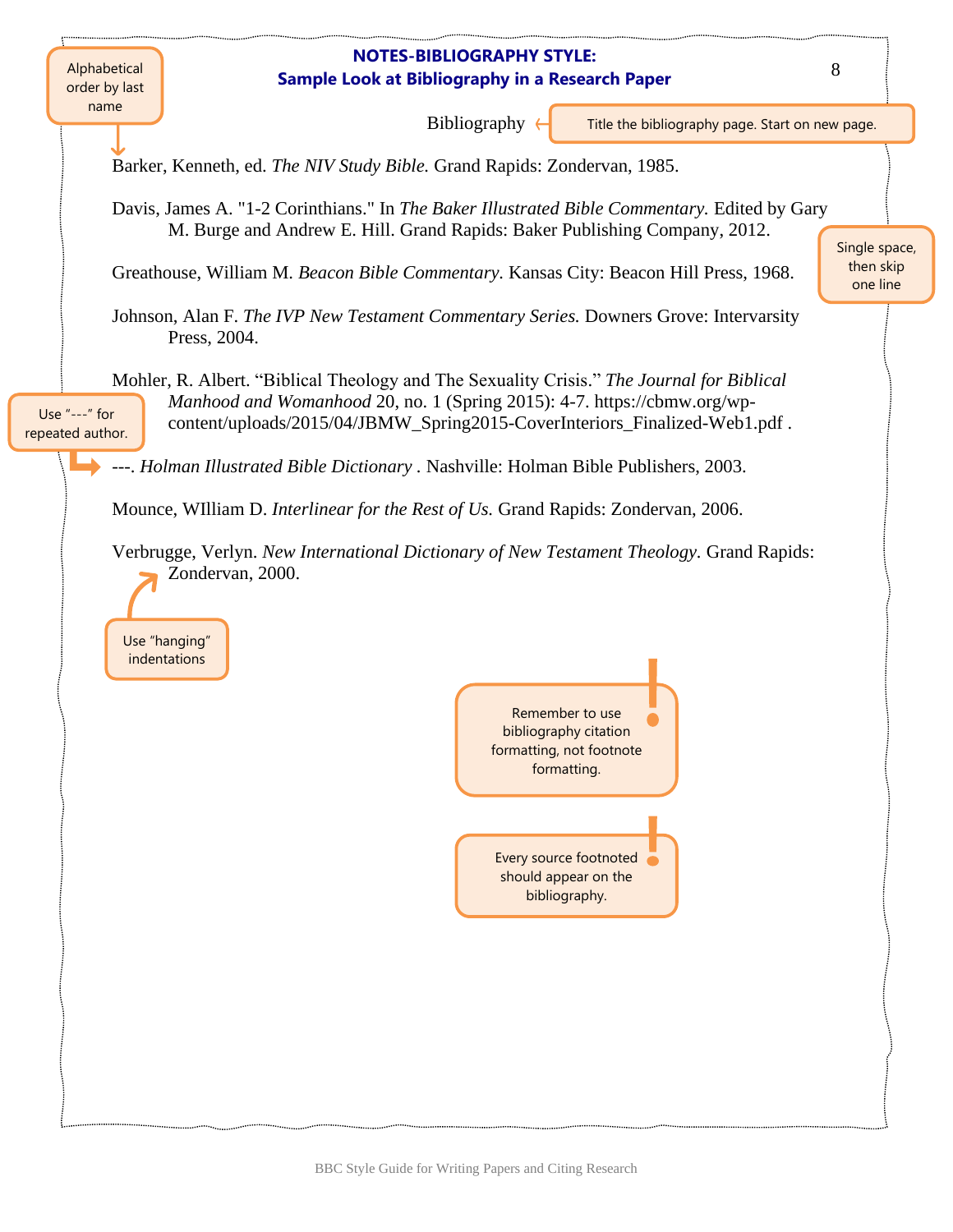# **AUTHOR-DATE STYLE: BASIC STRUCTURES**

The only two differences in AD style are 1) the year of publication always comes right after the author's name, and 2) use in-text parenthetical citations instead of footnotes.

# **Whole Book:**



# **Bibliography Examples:**

Gladwell, Malcom. 2000. *The Tipping Point: How Littler Things Can Make a Big Difference*. Boston: Little, Brown.

St. Clare Byrne, Muriel, ed. 1981. *The Lisle Letters.* Vol. 4. Chicago: University of Chicago Press, 1981.

# **In-Text Parenthetical Citation Example:**

(Malcom 2000, 45-46).

# **Chapter from Book (with different author and editor): Reference List (Bibliography) Structure (in this order)**



# **Bibliography Examples:**

Mundy, Barbara E. 1998. "Mesoamerican Cartography." In *The History of Cartography.* Edited by J. Brian Harley and David Woodward. Vol. 2. Chicago: University of Chicago Press.

Nouwen, Henri. [1976] 2004. "A Place to Stand." In *In the World: Reading and Writing as a Christian.* Edited by John H. Timmerman and Donald R. Hettinga. 2<sup>nd</sup> ed. Grand Rapids: Baker Academic.

# **In-Text Parenthetical Citation Example:**

(Nouwen [1976] 2004, 130).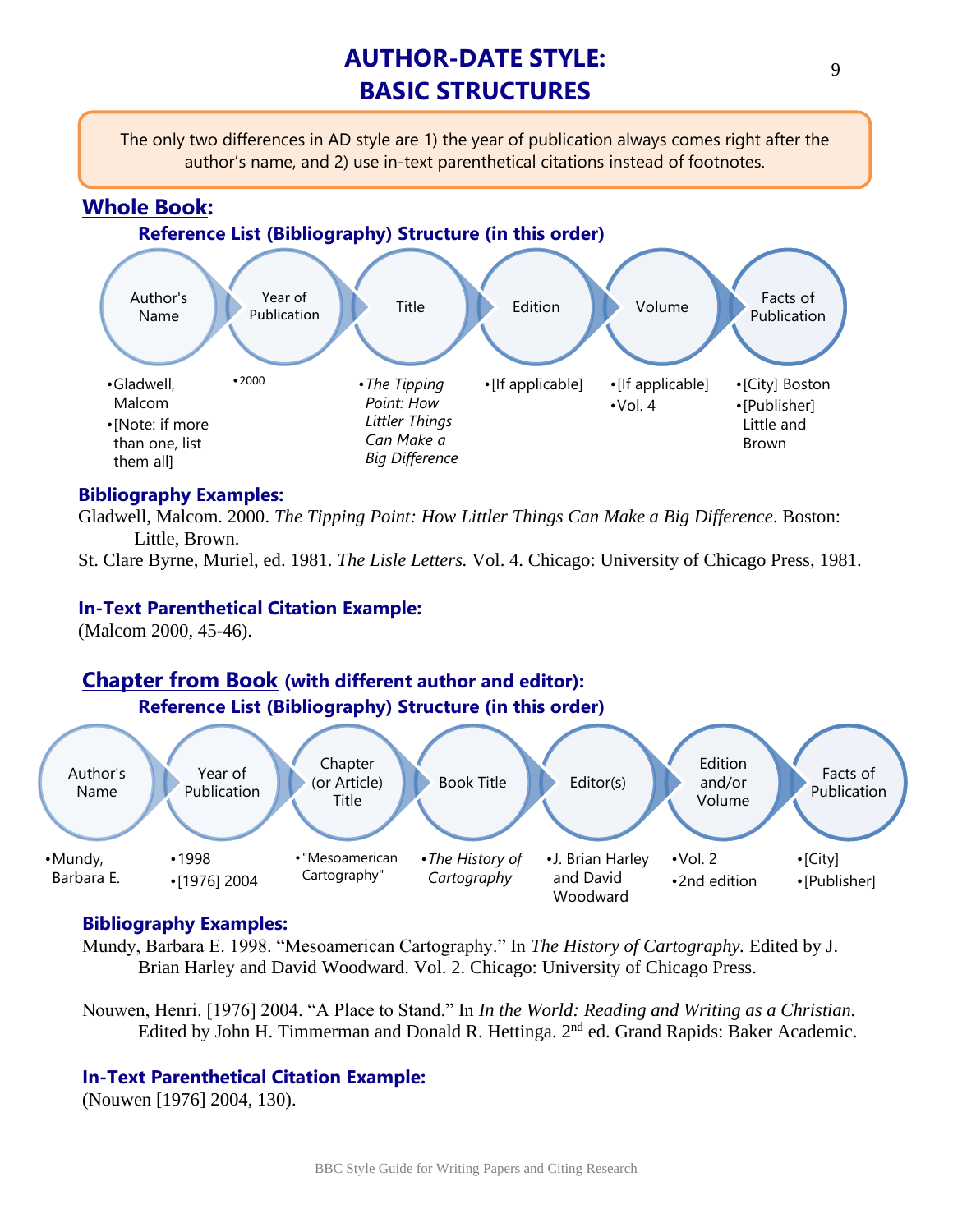#### **AUTHOR-DATE STYLE: BASIC STRUCTURES (cont.)**

# **Academic Journal (online): (to cite a print journal article just remove the DOI or Permalink) Reference List (Bibliography) Structure (in this order)**



# **Bibliography Example:**

Kiser, Lisa J. 2011. "Silencing the Lambs: Economics, Ethics, and Animal Life in Medieval Franciscan Hagiography." *Modern Philology* 108, no. 3 (February): 323-42. http://dx.doi.org/10.1086/658052.

# **In-Text Parenthetical Citation Example:**

(Kiser 2011, 333).

# **Theological/Exegetical Dictionary: Reference List (Bibliography) Structure (in this order)**



# **Bibliography Example:**

Kittel, Gerhard. 1968. *Theological Dictionary of the New Testament.* Vol. 6. Grand Rapids: Wm B. Eerdmans.

# **In-Text Parenthetical Citation Example:**

(Kittel 1968, s.v. "πειθώ").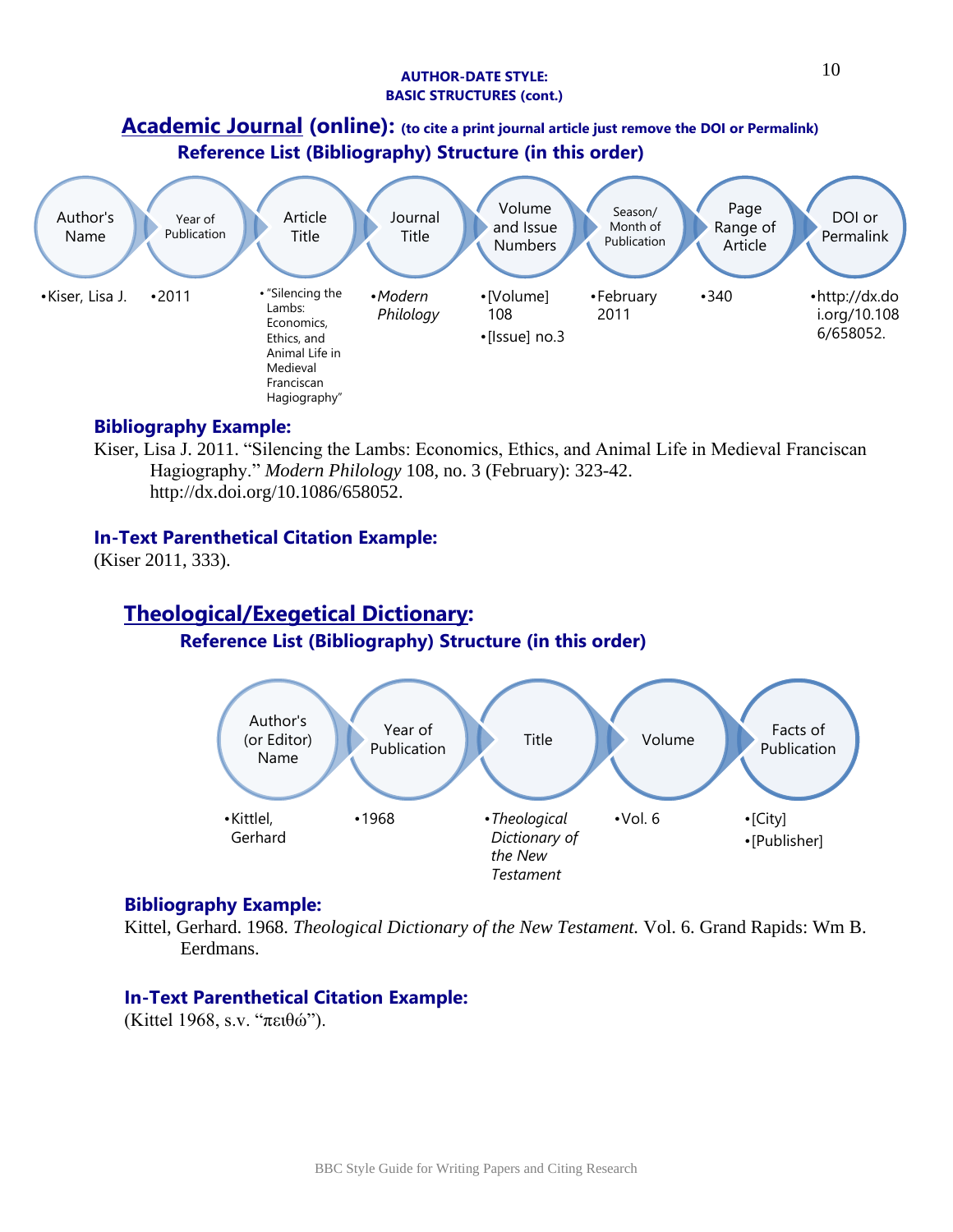#### **AUTHOR-DATE STYLE: BASIC STRUCTURES (cont.)**



# **Bibliography Example:**

Kraut, Richard. "Plato." The Stanford Encyclopedia of Philosophy. August 1, 2017. Accessed December 9, 2019. [https://plato.stanford.edu/archives/fall2017/entries/plato/.](https://plato.stanford.edu/archives/fall2017/entries/plato/)

# **In-Text Parenthetical Citation Example:**

(Kraut 2017, sec. 11). [if no page number or alternate location, then end with year]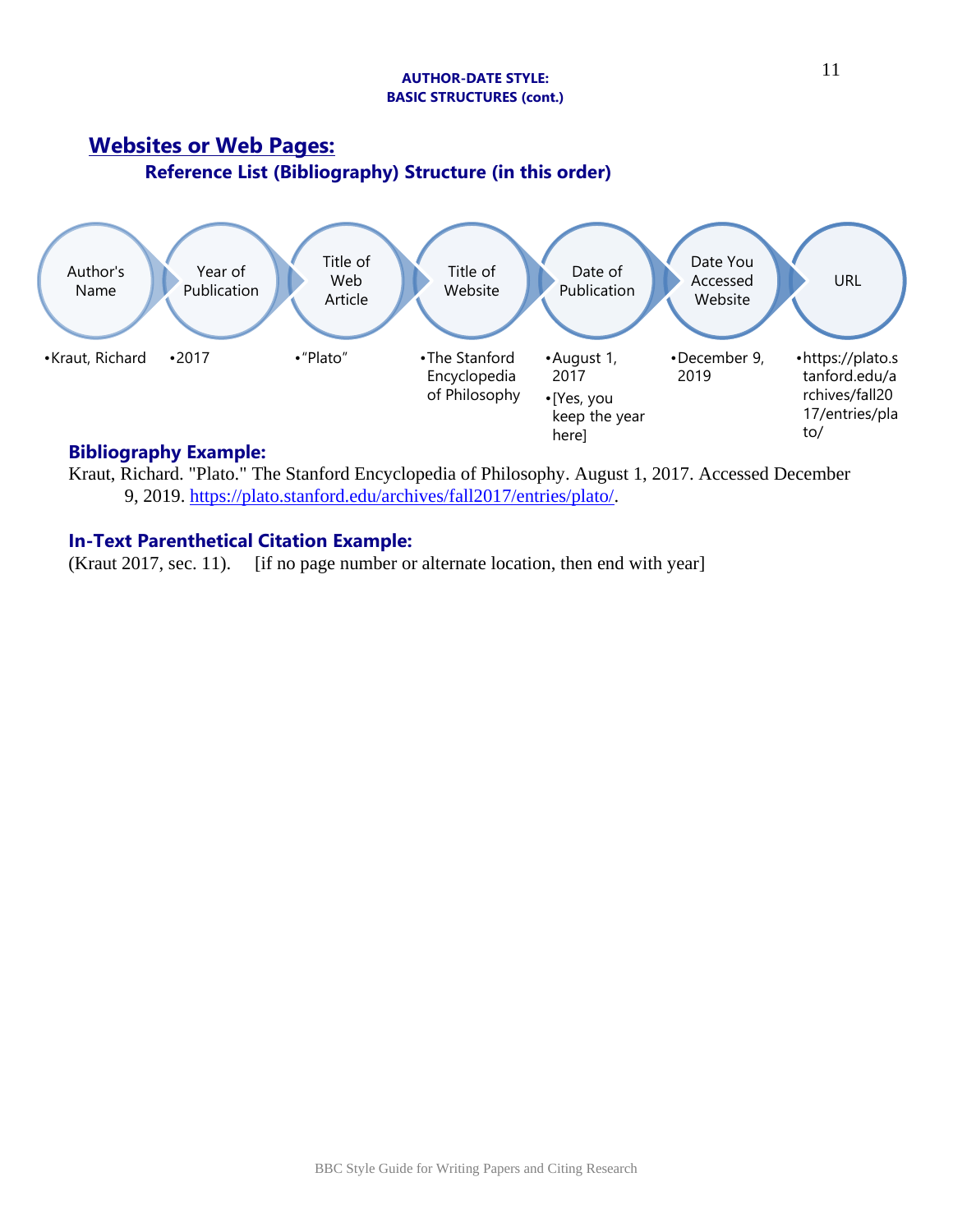## **AUTHOR-DATE STYLE: Sample Look at In-Text Parenthetical Citations in a Research Paper**

finding relevant words in their corresponding verses in a concordance. It is not that scripture is insufficient, but a failure in the approach to scripture. Issues need to be considered in context, covenant and the master-narrative (Mohler 2015, 5). Cite source at the end of clause, like so.

It is important to understand the words Paul used and what they meant to the readers. Paul used the term 'sexual immorality' 21 times in his letters and it is mentioned 19 times in Revelation (Verbrugge 2000, 486). In reading the letters to the Corinthian church and in Revelation, it is clear that there is no exception to either author using the term 'sexual immorality' in regards to premarital sex in the ranks of the divorced and widowed. The original recipients of these letters understood fully what Paul was implying without him needing to spell out every detail explicitly. They knew what sexual immorality meant. Sexual immorality is translated from the Greek words *Koitē, porneuō, pornos, pornē* and *porneia* (Mounce 2006, 485). They all fall into the *pornē* group of words. The *pornē* group of words in the LXX usually stood for the Hebrew word *zānâ*, which is to engage in prostitution. Prostitution, while not commonplace in early Israel, it does not appear to be considered as a serious problem. In many cases it was tolerated as just a part of the world they lived in (Verbrugge 2000, 485). In the New Testament, in Paul's letters, he used the *pornē* word group to refer to any illegitimate sexual intercourse. This could range from adultery, to incest, bestiality, fornication (pre-marital sex), rape, ritualized sex in the temples, and prostitution (Verbrugge 2000, 485).

> Only punctuate between the numbers. Put period outside the citation.